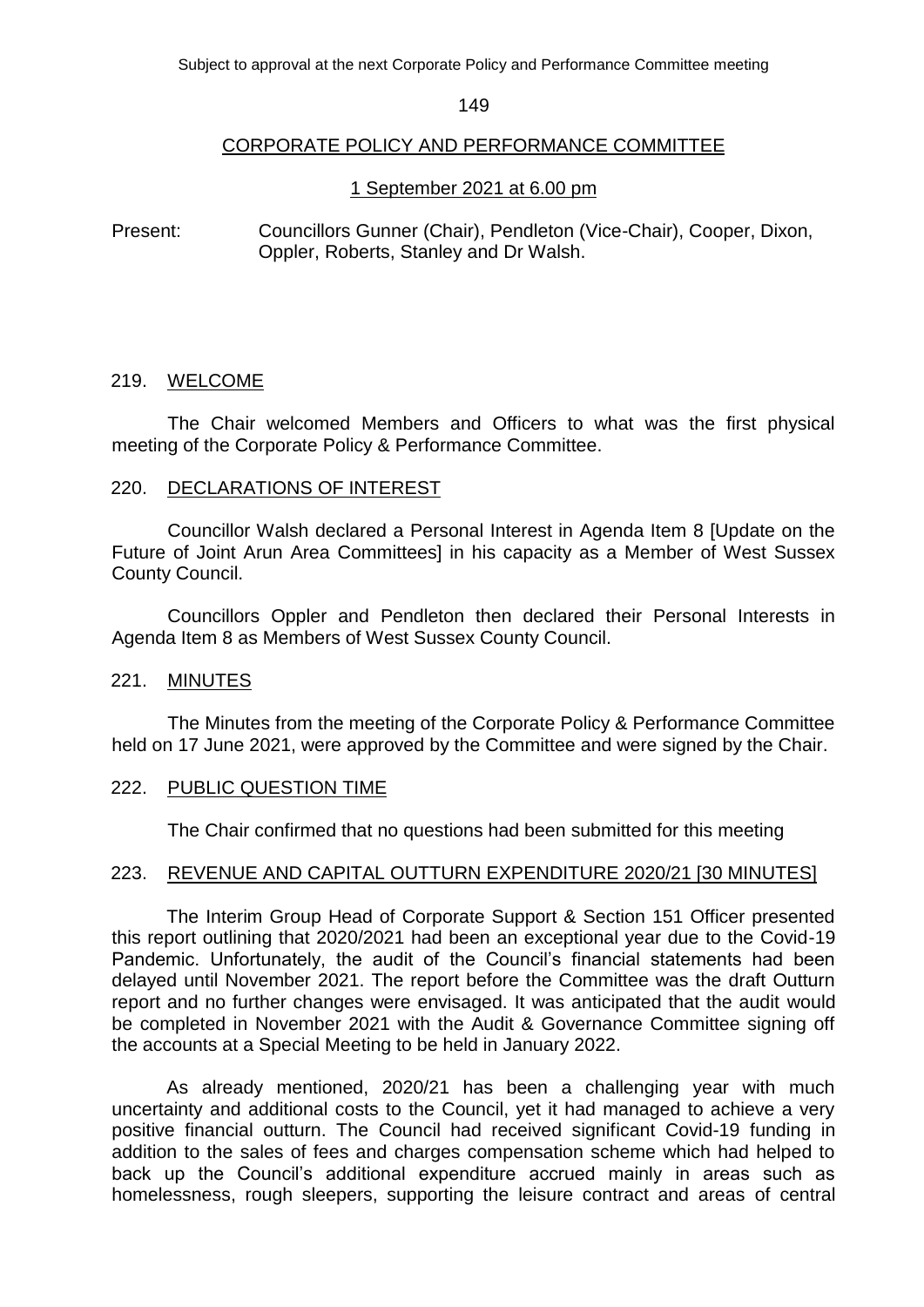Corporate Policy and Performance Committee - 1.09.21

support such as office buildings, rapid reception area adjustments to support homelessness cases and areas such as IT to allow all staff to work from home. Support had also been given in reaction to the need for additional cleaning in the Civic Centre and to areas such as Environmental Health. There had been some positive income streams in areas such as Planning whose income was above budget as the lockdown had led to a surge in planning applications being submitted. During the year the Council had approved supplementary estimates totalling £1.6 million which included the worst case support scenario for the leisure contract which had not been required and so the Council had managed to absorb this into its general outturn.

In reaction to the report, praise was given to the Interim Group Head of Corporate Support and her team for their work during the past year and for meeting the challenges that had been set. It was very pleasing to be told that despite the challenges highlighted, the Council had managed to maintain a favourable balance and had not needed to raid the Council's reserves which had been an extraordinary achievement.

The Interim Group Head of Corporate Support then drew Committee's attention to the Housing Revenue Account (HRA) outturn which was under budget and to Recommendation 3 of the report which was asking approval to carry forward £1 million Housing Capital spending from 202/21 to 2021/22 to support and complete a number of projects that had been unavoidably delayed due to the pandemic.

In response to this, it was felt important that the Council's share of the capital receipts which it could spend should only be spent on new social housing. There was reference made in the report that the phasing of the programme would be a key factor. Councillor Walsh confirmed that he wished to suggest that the Committee made a strong recommendation to the appropriate Service Committee that the housing capital revenue programme would take account of that and would make sure that the Council would spend this money only on social housing and be sure that none of these funds would be returned to Central Government. Praise was also directed to Central Government for the support they had shown the Council by way of provision and the ability to apply for Covid-19 related grants.

In addition to this, Councillor Walsh commented on developer contributions as outlined in Paragraph 7 – Section 106 Receipts and the amount that the Council held which was £9.122 million. His concern related to past experiences where other external bodies who had been responsible for the spend of some of these monies had not successfully spent this funding. Councillor Walsh confirmed that he was referring to the National Health Service [NHS] and given the pressures that the District was facing in these areas it was essential for the Council to insist that the NHS met its obligations on spending such funding on capital projects rather than on further unnecessary studies as to how the money should be spent.

In response, the Chair sought confirmation as to whether Councillor Walsh had a seconder for his two proposals and whether he wished to amend any of the recommendations listed 1 to 7. Councillor Walsh confirmed that he wished to add these proposals as new recommendations.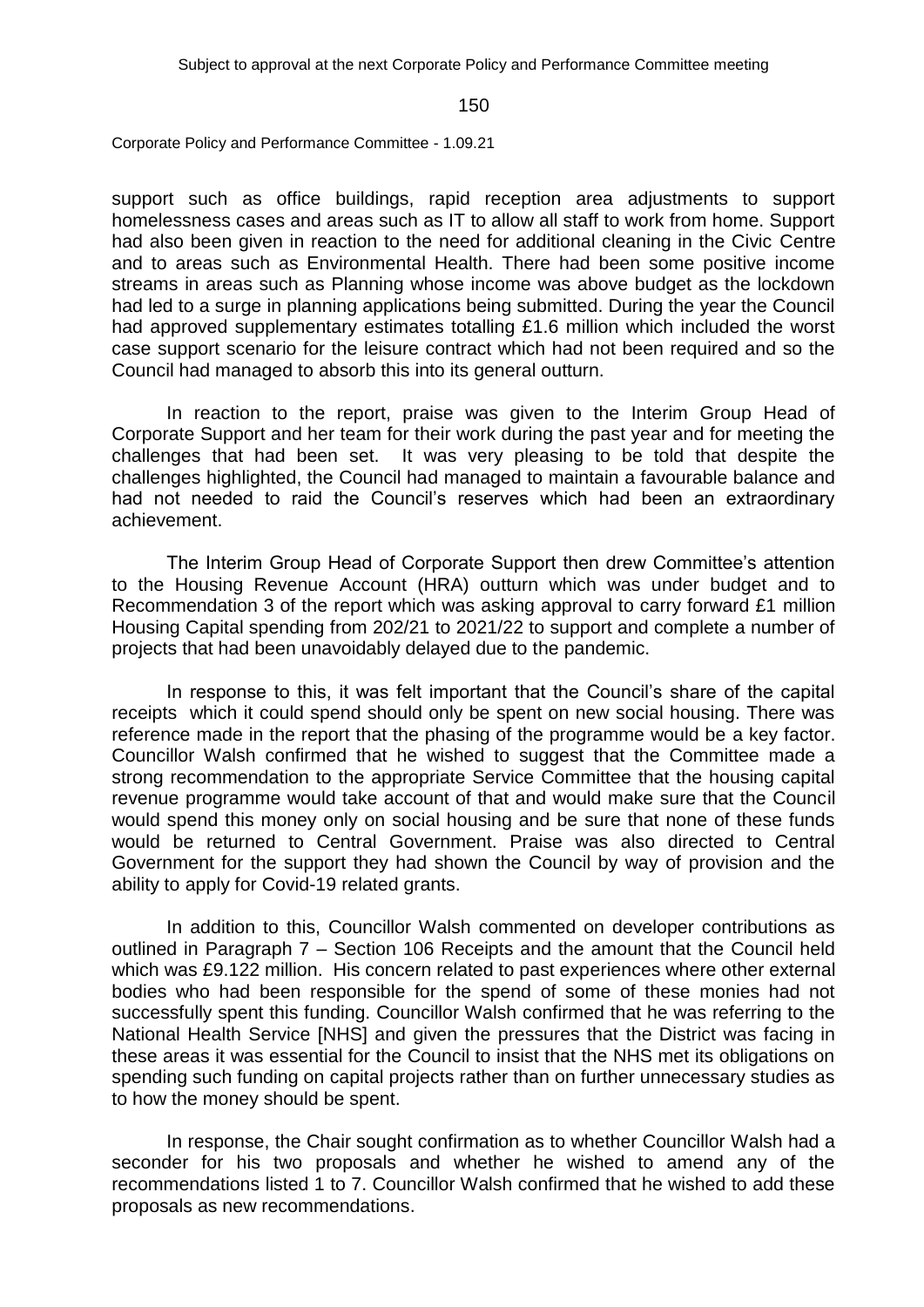Corporate Policy and Performance Committee - 1.09.21

To assist with the debate, the Chief Executive confirmed that in strengthening the Council's handling of Section 106 spending and other parties and their spending, the Council had created a post in Planning which monitored the spend of Section 106 funding to ensure that none of the funding was misused. He confirmed that since an Officer had been in post, he was not aware of any funding not being spent as it should. He was happy for the request on Section 106 funding to be fed back to the relevant Service Committee.

Councillor Stanley then seconded Councillor Walsh's proposals. On these being put to the vote, they were declared CARRIED.

The Chair then returned to the substantive recommendations as amended, which he duly proposed, and these were seconded by Councillor Pendleton.

The Committee

RESOLVED – That

- (1) The Outturn Report at Appendix 1 be noted;
- (2) The revenue and capital outturn expenditure for 2020/21, subject to audit be noted;
- (3) The carry forward of £1 million Housing Capital spending from 202/21 to 2021/22 as outlined in Paragraph 4.5 of the report be approved;
- (4) The level of balances and unused Section 106 sums at 31 March 2021 be approved noting the reasons explained for the increase in reserve balances;
- (5) The additional £0.833 million contribution to the Funding Reserve be noted; and
- (6) The transfer of £0.538 million to the Covid Contingency Reserve be noted;
- (7) The Residential & Wellbeing Services Committee be asked to ensure that the housing capital revenue programme would ensure that capital receipts will only be spent on social housing and that none of these funds would be returned to Central Government; and
- (8) The Planning Policy Committee be asked to ensure that all Section 106 spending is administered in line with requirements.

# 224. BUDGET 2022/23 - PROCESS [15 MINUTES]

The Interim Head of Corporate Support and Section 151 Officer presented this report outlining that its purpose was to ensure that Members were fully informed of the budget process for 2022/23 under the new Committee system.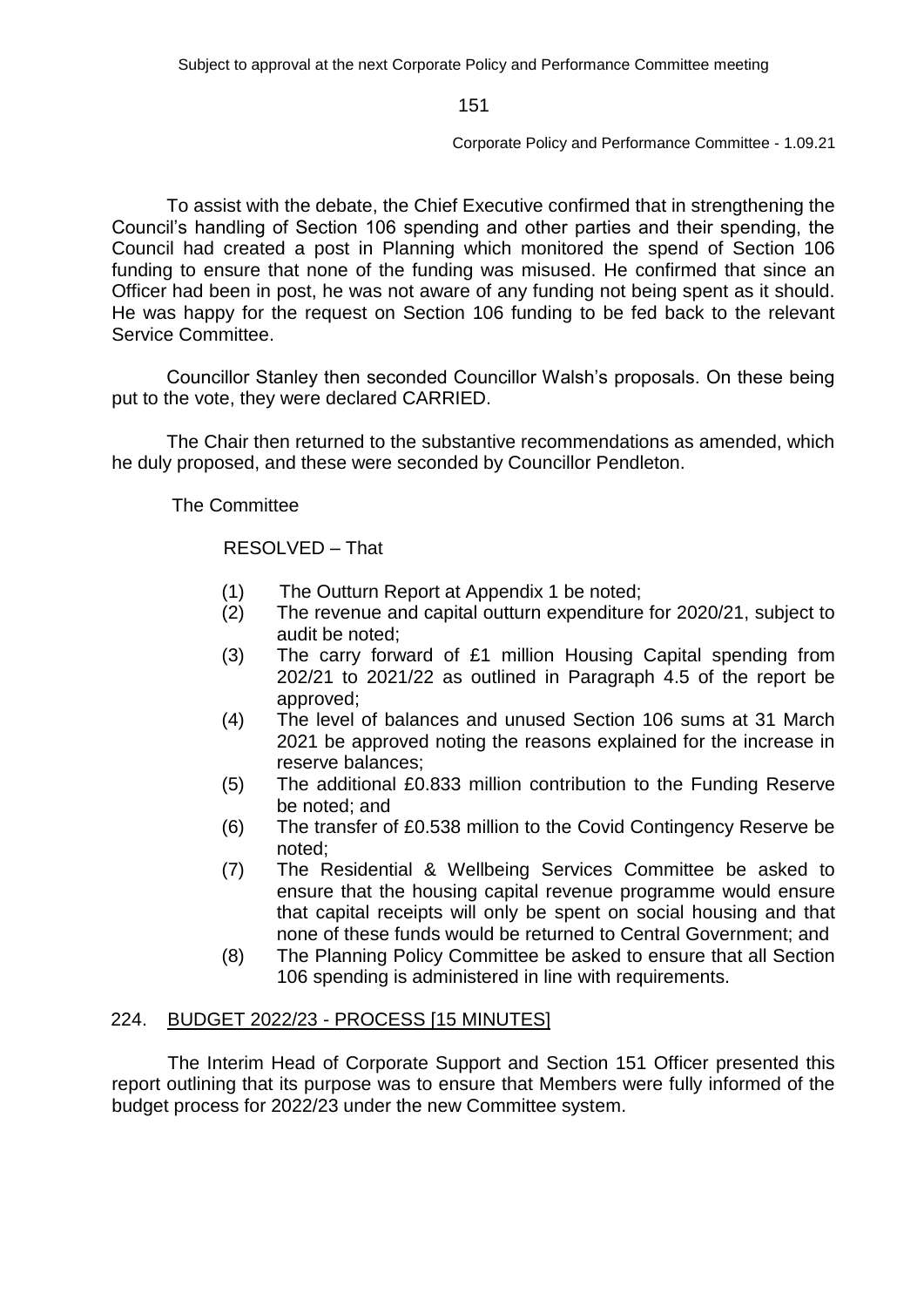Subject to approval at the next Corporate Policy and Performance Committee meeting

#### 152

Corporate Policy and Performance Committee - 1.09.21

It was explained that each Committee would receive a similar report as the relevant budget would have to be considered by each Service Committee before the full Budget would be considered by this Committee on 10 February 2022 before approval by Special Council on 23 February 2022.

In considering the report, a request was made for a Members' Seminar to be organised as this had formed a very helpful part of the process in considering and understanding the budget for last year. The Interim Group Head of Corporate Support conformed that she would investigate organising this.

Following a brief discussion, Councillor Gunner then formally proposed that the Budget process for 2022/23 be approved and this was seconded by Councillor Pendleton.

The Committee

## RESOLVED

That the Budget process for 2022/23 be approved.

# 225. UPDATE ON THE FUTURE OF JOINT ARUN AREA COMMITTEES [10 MINUTES]

The Chair referred the Committee to the update report informing Councillors of the decision made by West Sussex County Council to establish a new informal District/Borough based forum to replace the Joint Arun Area Committees.

# 226. FEEDBACK FROM A MEETING OF THE GREATER BRIGHTON ECONOMIC BOARD HELD ON 20 JULY 2021 [10 MINUTES]

The Chair confirmed that he had attended, with the Chief Executive, the meeting of the Greater Brighton Economic Board held on 20 July 2021 and so would be happy to respond to any questions asked.

A range of questions were asked. The first was around the need for the Board to address the very low wage levels in the Arun District as well as deprivation levels. Had this message been put across to the Board? The Chair reassured the Committee that he had robustly defended Arun and had argued the need for greater support. Councillor Gunner outlined that there had been a change in Chair of the Board with the new Chair wishing to refocus the Board's priorities. The Committee was reassured that further pledges would continue to push for inward investment into Arun

Secondly, from the long list of Board initiatives, had any greatly benefited Arun over the time of its membership? The Chief Executive confirmed that one had been decarbonising council housing stock and that a Working Party had been established to see how this could be taken forward. He reminded Members of the report that had been taken to Cabinet in 2020 which had provided a detailed presentation outlining the Board's 10 main pledges focusing on the sustainable growth agenda and superfast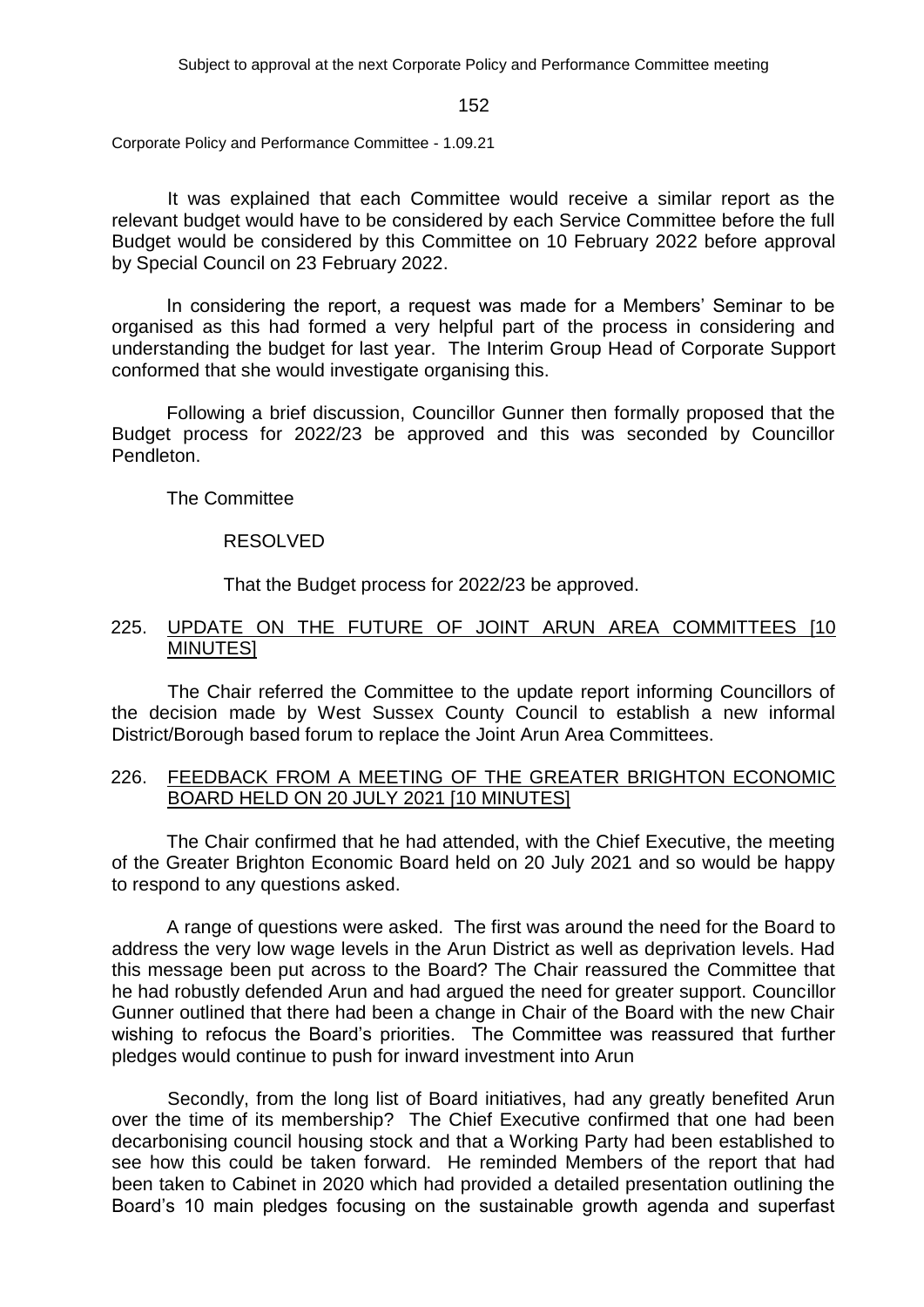Corporate Policy and Performance Committee - 1.09.21

broadband. It was hoped that Arun would benefit from future Government funding in the future.

The Chair added to this by outlining that the Board did have a list of major build projects, but these were predominantly earmarked towards Brighton and Hove and the surrounding area. He had made his displeasure clear around the need to see some of this investment being injected into Arun and had met with the Officer team to prompt the Board to commence a greater focus on areas outside of Brighton.

Mention was made of the reintroduction of the kelp forest off the Sussex coast and the investment in hydrogen power plant at Shoreham Harbour and input from nearby engineering firms that were progressing the use of hydrogen powered engines in some buses. It was hoped that this would be rolled out to Stagecoach soon which would benefit the District. A request was made for the Council to undertake a review of its corporate partnerships to assess what value they brought to the Council and its residents as it was essential to see that the Council was getting value for its investments. In relation to this, the importance of railway infrastructure and the progression of the Arundel Chord was raised and was this on the agenda for future meetings of the Board. Reassurance was provided that the Arundel Chord was and had been regularly mentioned at meetings. It was noted that the Arundel Chord was not mentioned in WSCC's Transport Draft Plan and that this needed to be addressed.

## 227. JOINT CLIMATE CHANGE BOARD [5 MINUTES]

The Chair confirmed that this item formed two parts. Firstly, the Committee was being asked to confirm Councillor Staniforth as the Council's nominated representative on the Joint Climate Change Board and secondly a feedback report had been provided by Councillor Staniforth for the Committee's information. Councillor Gunner then formally proposed Councillor Staniforth's nomination which was seconded by Councillor Pendleton.

In debating this proposal, Councillor Dixon confirmed that he wished to make an amendment which was to propose that Councillor Thurston be the Council's nominated representative, and this was seconded by Councillor Oppler.

The Chair then invited debate on this amendment and reasons for proposing Councillor Thurston for this role were explained. On putting this to the vote, 4 Councillors voted for the amendment and 4 voted against it. As this was a tied vote, the Chair used his casting vote and voted against the amendment.

The Chair then returned to the substantive proposal and on this being put to the vote it was CARREID.

The Committee therefore